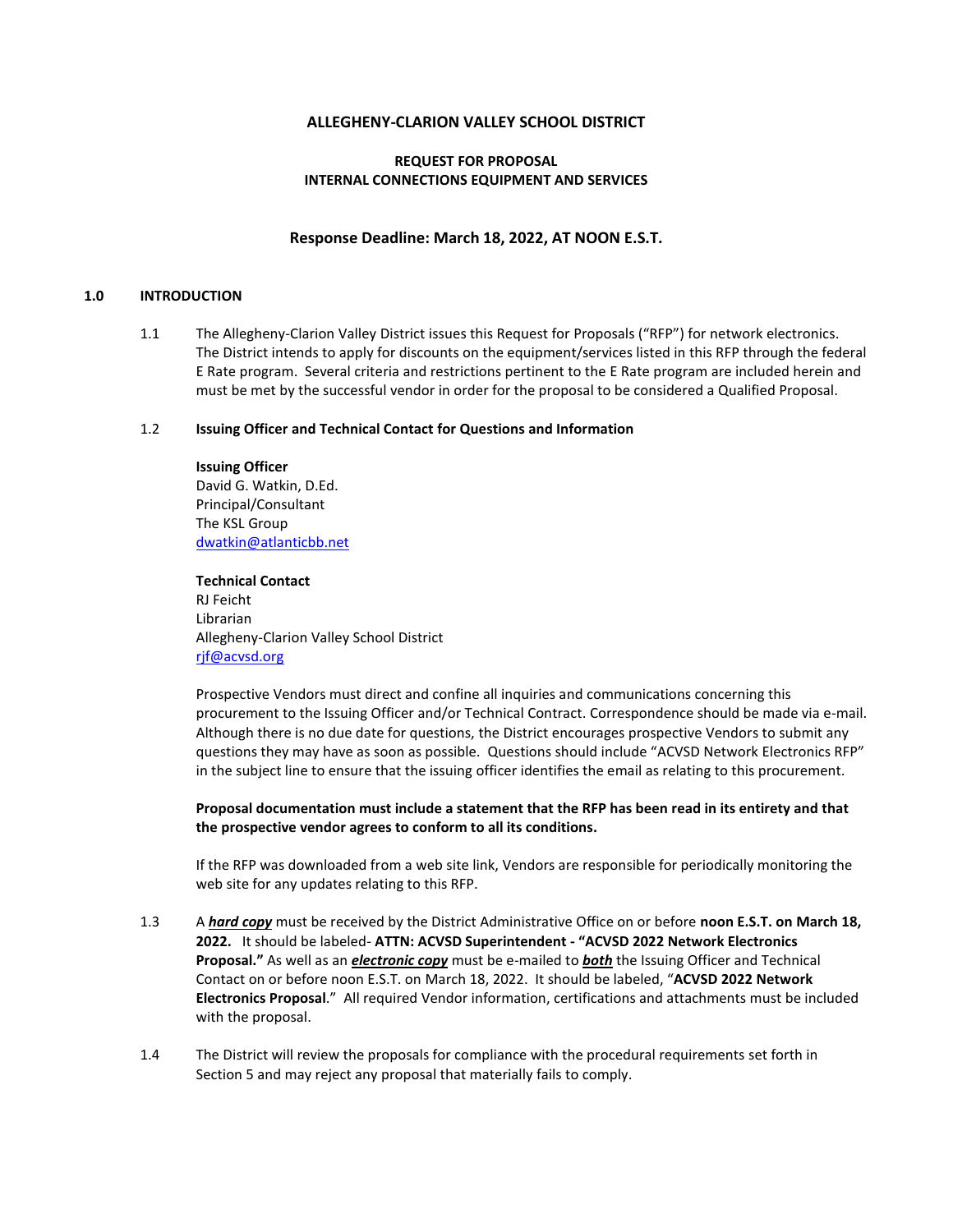The District reserves the right to ask clarifying questions of Vendors and to request best and final offers upon review of initial proposals. The price of E Rate eligible services will be most heavily weighted in the review of proposals.

- 1.5 The successful bidder(s) will be advised of selection by the Issuing Officer through the issuance of a notification of intention to recommend award via email. Any notification of the selection of the successful bidder shall have no legal effect unless and until the parties negotiate a mutually acceptable agreement that is approved by the District board. Unsuccessful bidders also will be notified via email.
- 1.6 All personnel (contractors and subcontractors) that will be working on this project in the Districts must observe all security and safety procedures of each District facility and must secure all record checks required by Pennsylvania law. On-site work at the District sites cannot commence until the provider has obtained all relevant certifications, licenses, permits and/or required qualifications for its workers and has presented required documentation for the personnel to work in the District's locations.

#### 1.7 **Reasons for Disqualification of Proposals**

If any of the following conditions occur, Vendor's proposal is automatically disqualified from being evaluated.

- 1.7.1 Vendor's proposal is submitted after proposals have been opened and reviewed by the District.
- 1.7.2 Vendor is on Red Light Status with the FCC or is delinquent on a debt to a state or federal governmental agency or entity.
- 1.7.3 Vendor is not authorized to do business in Pennsylvania.
- 1.7.4 Vendor has not been in business for at least 5 years performing services or furnishing equipment required in the bid.
- 1.7.5 Vendor does not have an E Rate SPIN number.
- 1.7.6 Vendor cannot provide all equipment and services listed in The Appendix unless otherwise noted in this RFP that separate contracts may be awarded for subsets of equipment and/or services.
- 1.8.7 Vendor does not complete all the requirements of this RFP.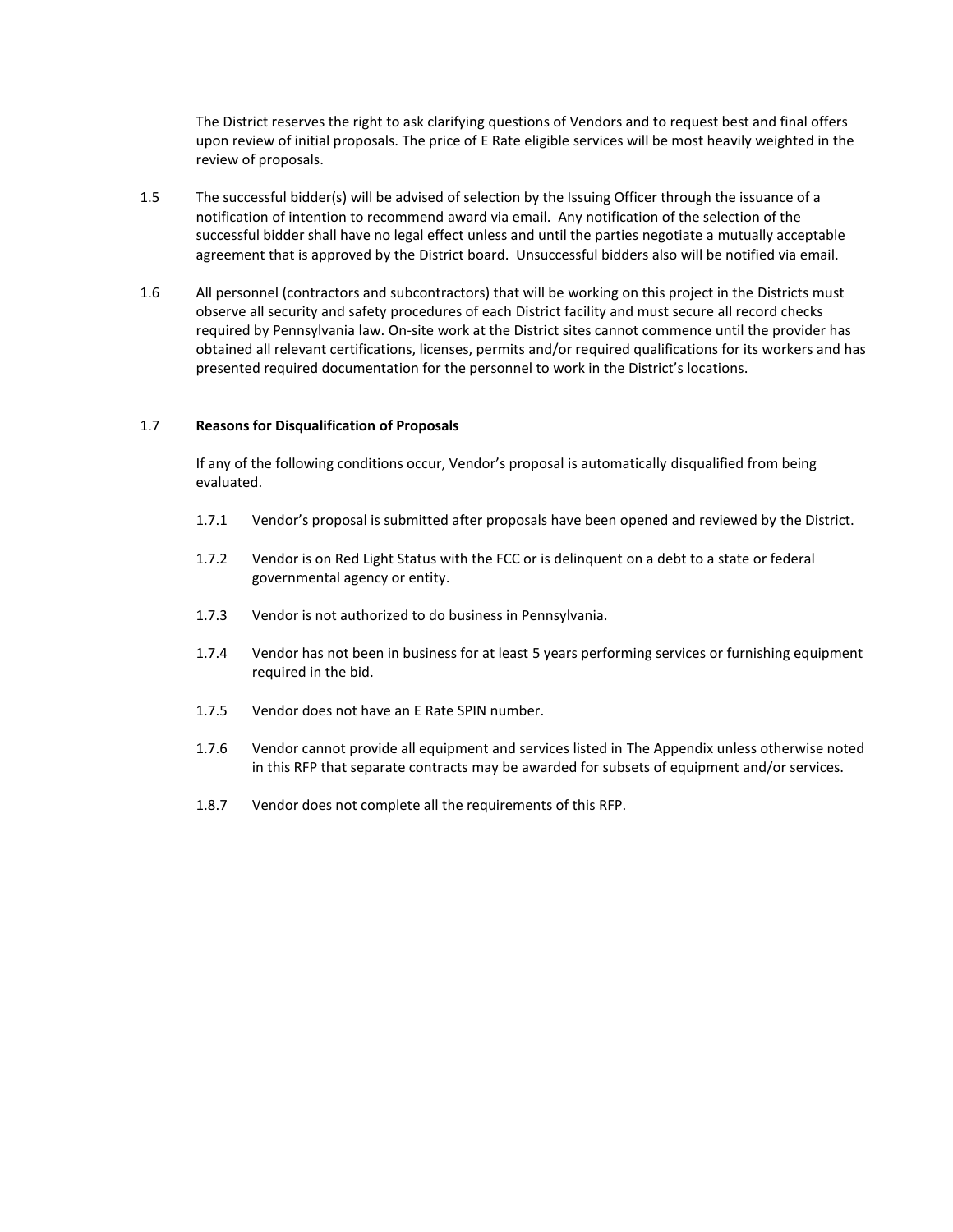## **2.0 SCOPE OF SERVICES REQUESTED IN THIS REQUEST FOR PROPOSAL**

#### **Equipment Purchase and Equipment Warranties**

- 2.1 Included in this proposal is an Appendix which itemizes the quantity, model and description of each component or service included in this procurement. Proposals must include The Appendix, completed in the exact format as the Appendix with all required information, showing prices and percentage of E Rate eligibility for each component.
- 2.2 An equipment manufacturer and product number may be listed in The Appendix, but the District will consider proposals for equipment manufactured by other companies that is equivalent to the quality and functionality of the The Appendix list and is compatible, as well as interoperable, with the District's existing network equipment that is listed in The Appendix. Should a Vendor wish to include equipment manufactured by a different company, they should add three new columns to The Appendix to the right of the original equipment name, showing alternative equipment name, manufacturer and part number. Vendors that propose other manufacturer's products are required to submit project specifications and document that the equipment is compatible and interoperable with the District's existing equipment.
- 2.3 Proposals must include a description of the manufacturer's equipment warranty for each component listed in The Appendix in the appropriate column. Descriptions should be specific and include the number of years covered by the warranty. E Rate rules allow for a 3-year manufacturer's warranty to be included as long as the costs are bundled with the cost of the equipment and not broken out separately.
- 2.4 The Appendix also may request pricing on separate basic maintenance services which should have a separate cost.
- 2.5 Proposals are requested that are required to be turn-key, comprehensive solution that addresses all requirements set forth in The Appendix.
- 2.6 Subcontractors must be identified in the proposal. If the successful Vendor would like to use additional subcontractors that were not identified in the proposal/contract, specific approval must be granted in writing by the District.
- 2.7 Prices quoted must include the cost for all normal operating and reference manuals and all connecting cables required for installation of the equipment. Power cords shall be included in the cost of the equipment.
- 2.8 Equipment must be dropped shipped from manufacturer distribution warehouse to the District.

#### **3.0 E RATE REQUIREMENTS**

Vendors submitting proposals under this RFP must agree to meet the following conditions relating to the E Rate program and be willing to include such requirements in the Vendor's contract:

3.1 Vendor must agree to submit to the SLD a completed Form 473 prior to July 1 of each calendar year. This form is available on the SLD's website at [www.usac.org/sl](http://www.usac.org/sl) in the Forms section.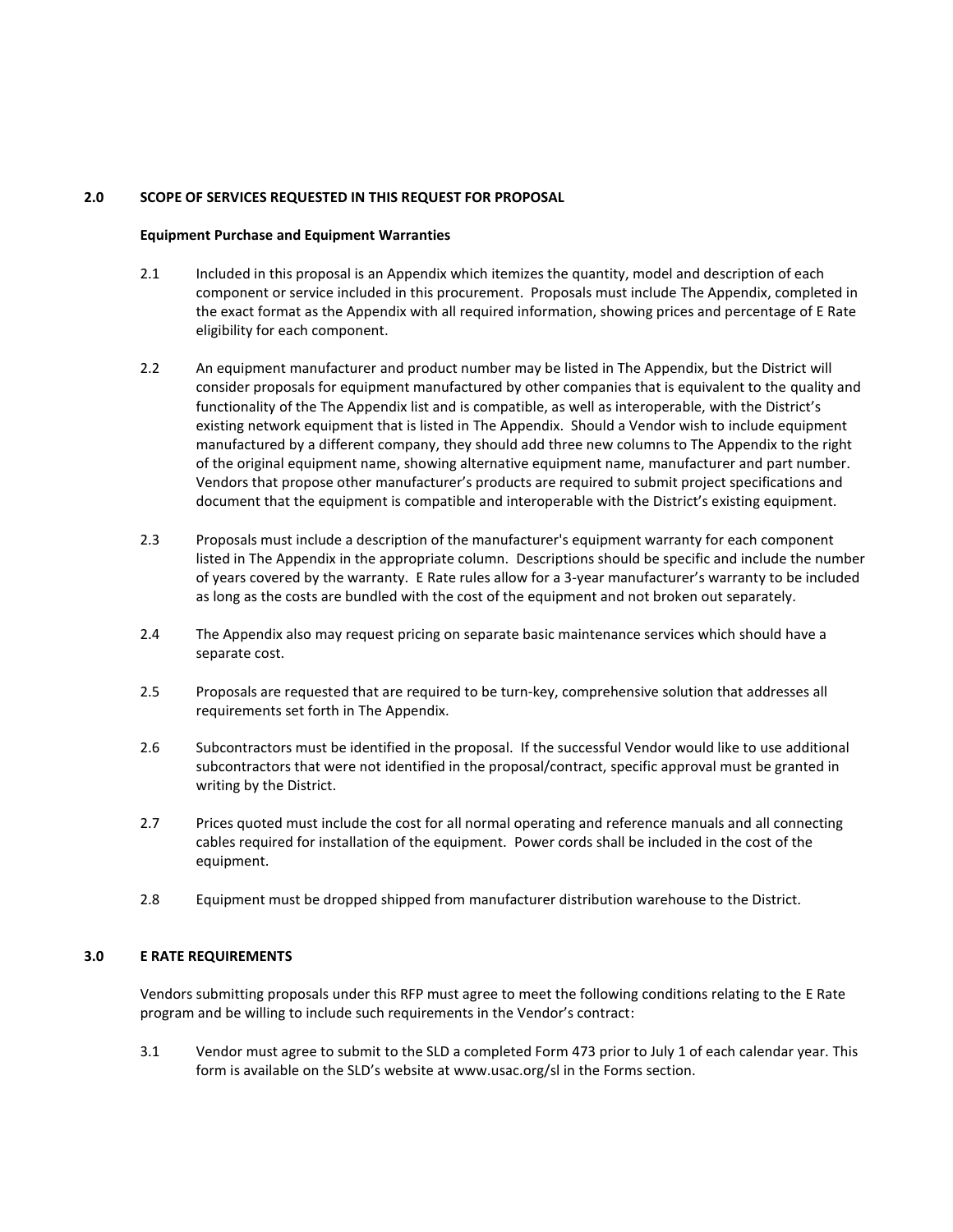- 3.2 Discounted Bills: Vendor must agree to provide discounted bills to District which reflect the net charges due to the District after E Rate discounts have been reflected (also known as the "non-discount" amount). The Vendor will then invoice USAC using the Form 474 SPI form for the E Rate discount amount. Vendor shall be solely responsible for timely filing invoices with USAC. Accordingly, Vendor understands and agrees that District will NOT be liable to Vendor and Vendor shall have no recourse against the District for any discounted amount that Vendor submits late to USAC for payment, if USAC refuses to pay the invoice due to late filing. Further, Vendor understands and agrees that District shall not be liable to Vendor and Vendor shall have no recourse against the District for any discounted amount that Vendor submits to USAC for payment if Vendor is at fault for USAC's refusal to pay. If the District's actions or failure to act are responsible for the non-payment of the Vendor's invoice with USAC, the District shall not be liable to Vendor and Vendor shall have no recourse against the District for the amount at issue until both the District and the Vendor have exhausted their administrative remedies of appeal to USAC and/or the FCC.
- 3.3 Vendor must separately itemize the cost of E Rate eligible and ineligible products and/or services on all invoices. To determine what items are eligible, vendor must contact the equipment manufacturer or contact USAC at 888-203-8100.
- 3.4 If Vendor learns of any federal, state or local investigation conducted by any regulatory authority or law enforcement authority that could have an adverse impact on the District's ability to continue to receive the benefit of E Rate funding, Vendor must notify the District within 30 calendar days of learning of such investigation. The District reserves the right to cancel the agreement without penalty if the investigation impedes the District's ability in any way to receive the benefit of E Rate funding, subject to any investigation of wrongdoing.
- 3.5 Vendor shall maintain all bids, quotes, records, correspondence, receipts, vouchers, delivery information, memoranda and other data relating to Vendor's services and any subcontractors to the District. All such records shall be retained for 10 years following completion of services and/or installation of equipment, and shall be subject to inspection and audit by the District.
- 3.6 In addition to the foregoing, Vendor must maintain and enforce an internal E Rate audit process that ensures that Vendor complies with all E Rate program rules and regulations. This process must include the following:
	- Where labor is involved, maintaining detailed, signed individual timesheets
	- Ensuring that ineligible charges are not submitted to USAC
	- Invoicing to USAC that is consistent with the contract and the District's Form 471
	- Ensuring that services or products are not provided to the District without District's express written permission or official purchase authorization
	- Ensuring that District-approved substitute services or products are prominently noted on invoices submitted to USAC and the District
	- When E Rate eligible services or equipment are allocated or installed in multiple buildings, support for the allocation consistent with the amount and buildings identified in the Form 471
	- Documenting that E Rate funded services were provided within the allowable contract period and program year
	- Charging proper FRN(s)
	- Ensuring that invoices and USAC forms are submitted to the District in a timely manner
	- Ensuring that USAC forms are filled out completely, accurately and on time
	- Ensuring that Forms 472 are signed/dated by vendor's representative in a timely manner
	- Maintaining fixed asset list of E Rate-supported equipment provided to the District with detailed information for each item (model number, serial number, product description) and made available to the District in electronic format upon project completion.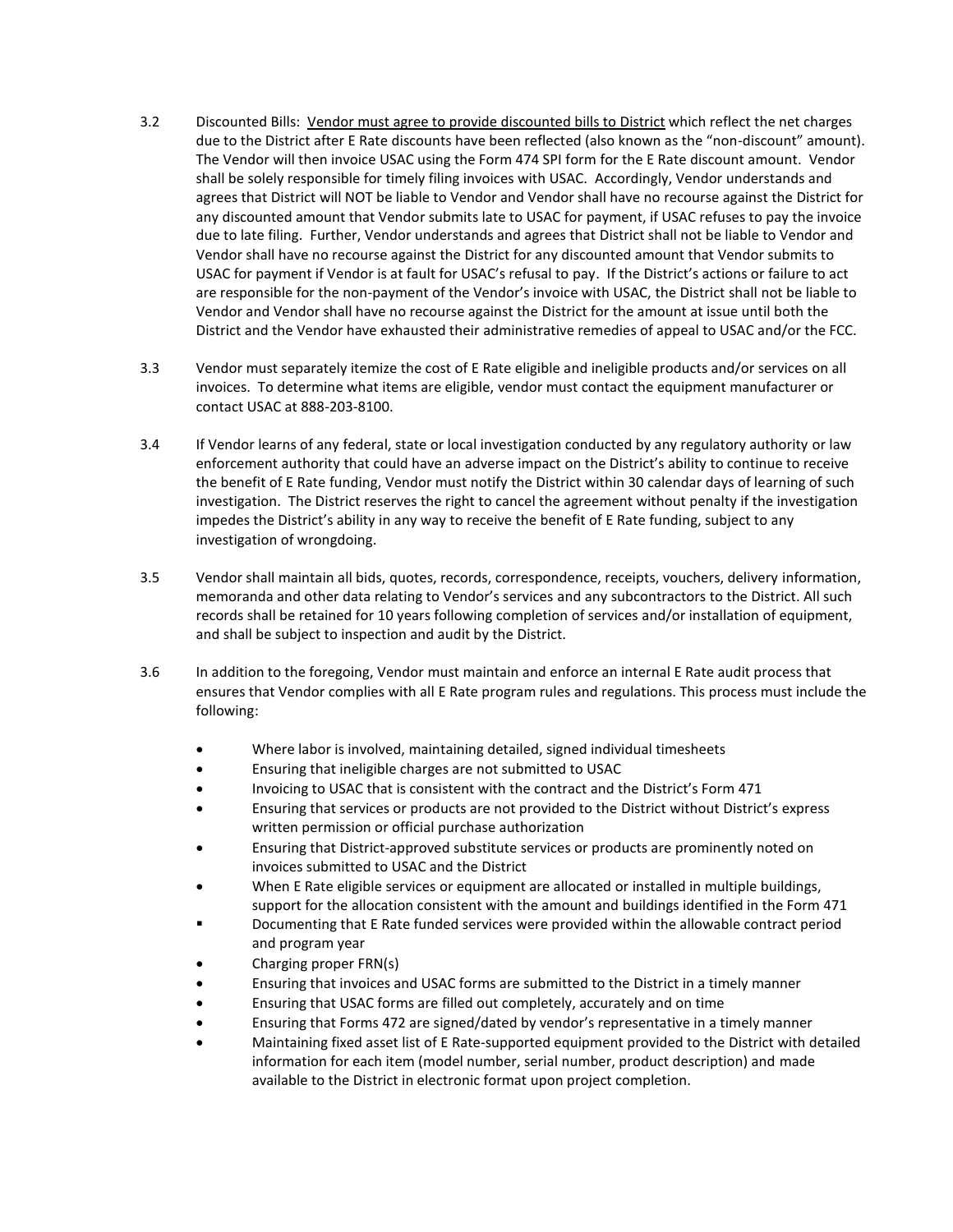## **4.0 CONDITIONS, CONTRACT and BILLING**

- 4.1 The District reserves the right to:
	- Amend, modify, cancel this RFP or not award any contract;
	- Modify or add to the requirements contained in this RFP at any time after the issuance of this RFP for compliance by all providers;
	- Increase or decrease the quantities of equipment at the same price listed in the successful contract; or entirely omit an item or group of items to be purchased to reflect actual District needs at the time that orders are placed. Such additional quantities will be purchased at the price indicated on the contract. Such modifications are expressly anticipated and included within the scope of this RFP.
	- District intends to award a single contract for all equipment/services in The Appendix; however the District reserves the right to award a contract for any or all parts of the RFP to one or more service providers.
	- Negotiate terms and conditions to meet requirements consistent with this RFP;
	- Request providers to clarify their RFP proposals;

## 4.2 **Timeline for Purchase of Equipment**

The purchase of equipment will be contingent upon E Rate approval and a Notice to Proceed or Purchase Order by the District after E Rate approval has been received.

## 4.3 **Equipment Substitution**

If the model specified in the contract is discontinued by the manufacturer after the award of this contract, the only acceptable substitute will be the manufacturer's standard replacement in a configuration that meets or exceeds the specifications and operating capabilities of the "as specified" unit. Further, the substituted equipment must be able to meet the FCC's Service Substitution Criteria. The Proposer must agree to cooperate with the District to provide the information necessary to obtain SLD's approval of a service substitution request.

## 4.4 **Lowest Corresponding Price**

Per FCC rules, vendors must offer the Lowest Corresponding Price when submitting proposals. Lowest Corresponding Price (LCP) is defined as the lowest price that a service provider charges to nonresidential customers who are similarly situated to a particular E Rate applicant (District, library, or consortium) for similar services. See 47 CFR, Part 54, Section 54.500(f). Service providers cannot charge E Rate applicants a price above the LCP for E Rate services. See 47 CFR Section 54.511(b). There is a rebuttable presumption that rates offered within the previous 3 years are still compensatory.

- 4.5 The District reserves the right to extend or abbreviate the contract period if such extension or abbreviation is necessary to make the Contract term coincide with an E Rate "program year" or an extended service end date for an E Rate program year pursuant to a "service delivery deadline extension," as those terms are defined by the Federal Communications Commission and/or USAC.
- 4.6 Vendor shall itemize, price, and invoice separately any materials or services that are ineligible for E Rate funding. Vendor must include the following information on all invoices to the District for E Rate eligible equipment and/or services:
	- Date of invoice
	- Date(s) of service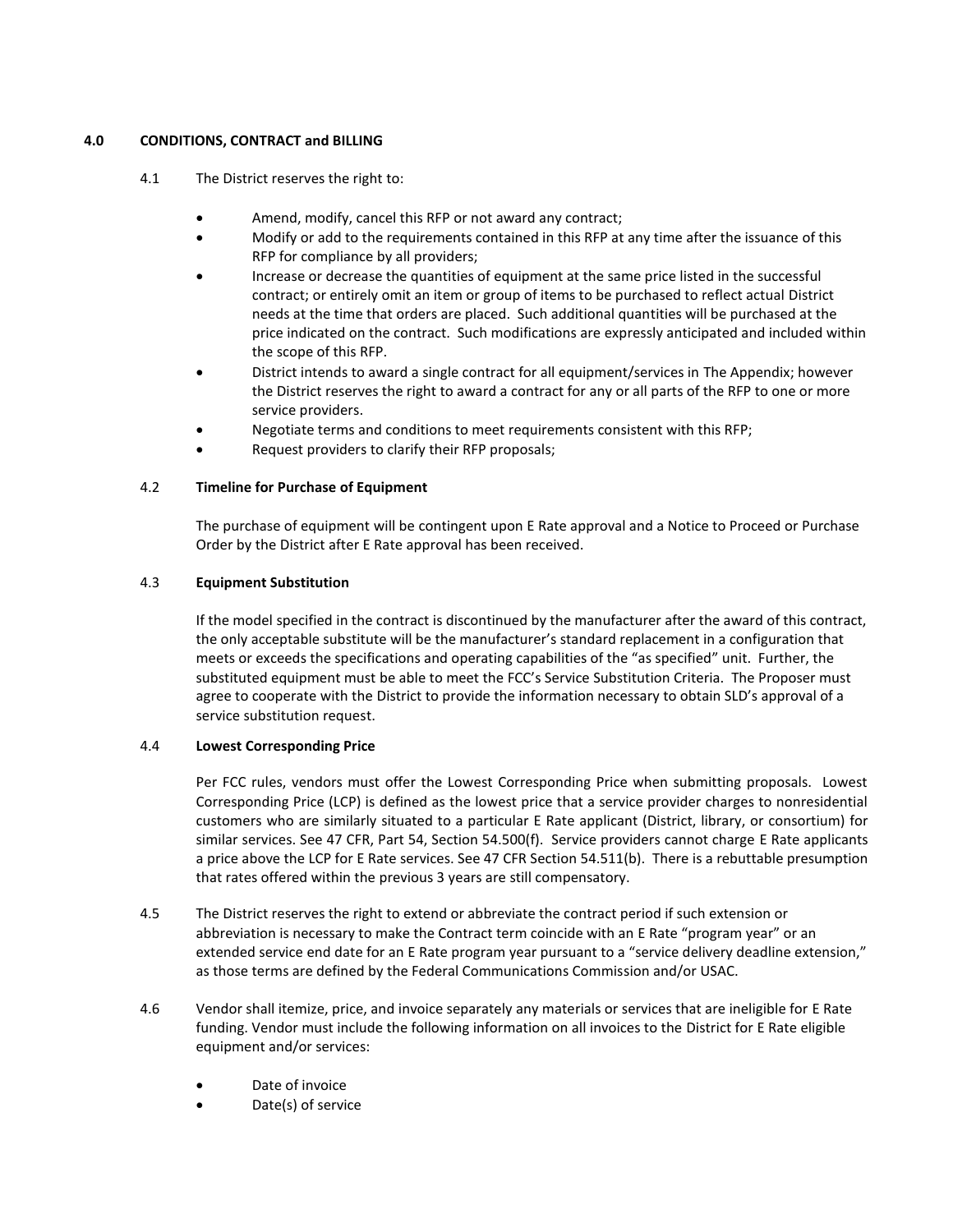- Funding Request Number ("FRN")
- Vendor SPIN
- Detailed description of services performed and materials supplied that matches District's contract specifications and Form 471 descriptions of same
- Clear, concise breakdown of amount(s) to be billed to USAC (discounted portion of eligible charges) and amount(s) to be billed to the District (non-discounted amount of eligible charges)
- Invoice on Vendor's letterhead or on a Vendor-generated form
- Proper E Rate discount percentage as set forth by the applicable FRN and USAC funding commitment decision letter ("FCDL")

## **5.0 INFORMATION TO BE INCLUDED IN PROPOSAL**

In addition to the other information required to be provided, Vendor also will include with their proposal responses to the following questions:

- 5.1 Provide a description of the nature and scope of your firm's business endeavors, including history of company.
- 5.2 Provide a description of your firm's previous and ongoing relationship, if any, with the District.
- 5.3 Provide proof that the Vendor and all subcontractors are authorized to do business in Pennsylvania.
- 5.4 Provide the names and contact information of at least 5 current Pennsylvania K-12 clients of similar size to the District that can attest to the quality of work provided by your company using or procuring similar goods and/or services as requested in this RFP.
- 5.5 Provide a description of the firm's experience with the federal E Rate program.
- 5.6 Provide federal Tax ID Number, E Rate SPIN Number, and FCC Registration Number (FCCRN).
- 5.7 Provide certification that the Vendor currently is not subject to the Red Light Rule and will notify the District if they are placed on Red Light Status with the FCC. Further, provide a certification that the Vendor's principals are presently debarred, suspended, proposed for debarment, declared ineligible, or voluntarily excluded from participation, by any Federal department or agency, from transactions involving the use of Federal funds. Where Vendor is unable to certify to any of the Statements in this certification, Vendor shall attach an explanation to their offer.
- 5.8 Provide contact name and contact information for person authorized to negotiate terms and conditions.
- 5.9 Provide contact name and contact information where questions related to the proposal can be directed with statement certifying that this person (or his/her authorized representative) will be available in April 2016 in order to assist with the completion of the District's E Rate applications, as requested.
- 5.10 Provide copy of terms and conditions for proposed contract including a Cost Worksheet following the Format of the Appendix.

## 5.11 **Pennsylvania Right-to-Know Law**

Vendor is required to clearly identify any specific information that they deem as proprietary and request to be withheld from public view. Vendor must provide one copy of its redacted proposal with all proprietary information omitted. District intends to comply with the Pennsylvania Right to Know law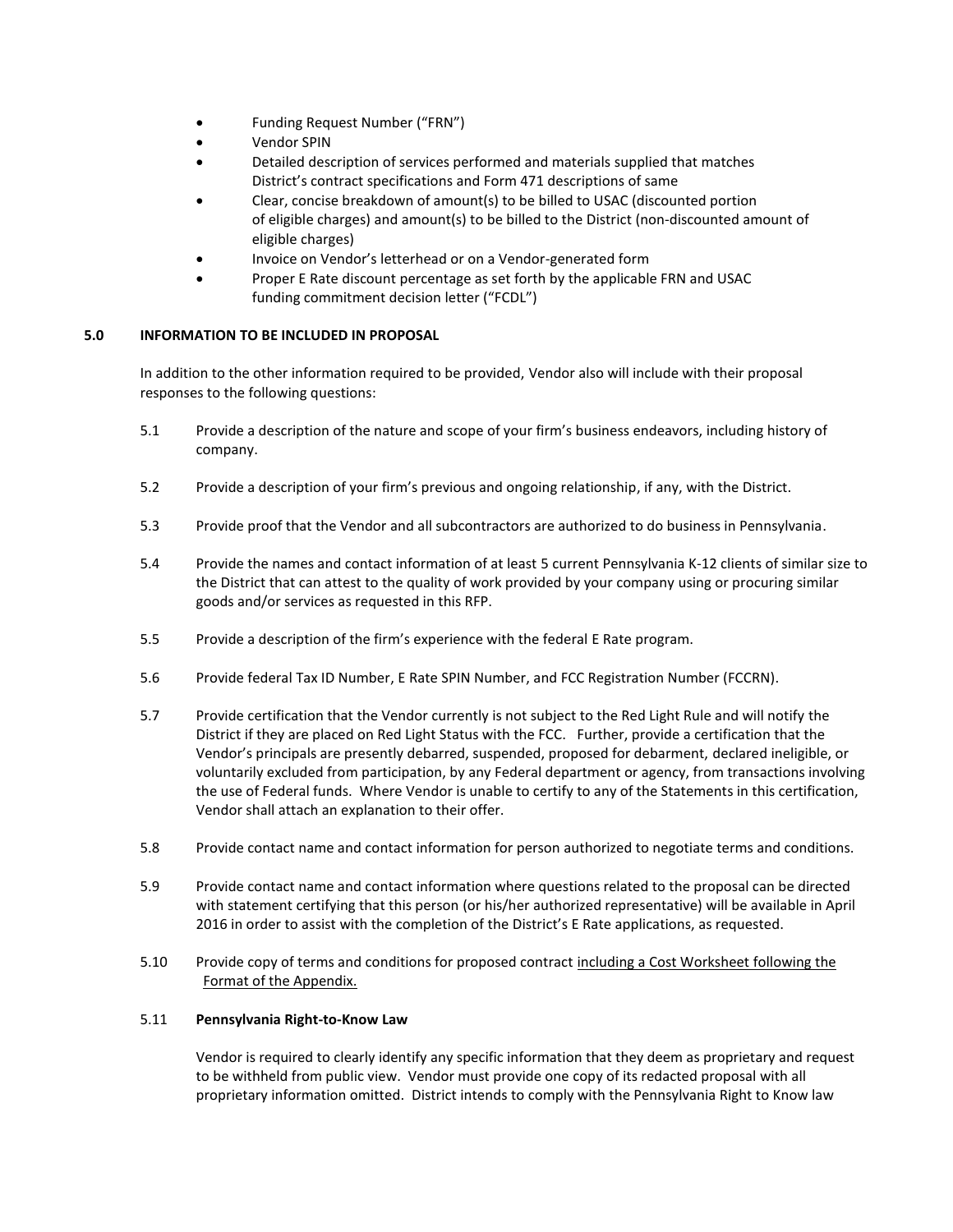concerning requests for release of documents regarding this procurement, including the release of proposals after bid opening. Per E Rate regulations, price of winning bid is not confidential information.

#### **6.0 EVALUATION**

In accordance with applicable state law, 24 P.S. Section 8-807.1, the District is required to select the proposal of the "lowest responsible bidder" in the event that the District decides to award a contract.

In order for a bidder to be eligible to be considered a "responsible" bidder, the bidder must comply with the following:

- 6.1 Submit a timely proposal and not be disqualified under Section 1.8.
- 6.2 The proposal must include all of the required information in Section 5.
- 6.3 Information submitted in response to Section 5.5 must confirm the bidder is familiar with and experienced with the federal E Rate program.
- 6.4 Bidder must indicate their willingness to be bound by the terms of the RFP.
- 6.5 A bidder that opts to submit a proposal for an alternative manufacturer has submitted required documentation that satisfies the requirements of Section 2.2.

## **7.0 The Appendix follows on the next page.**